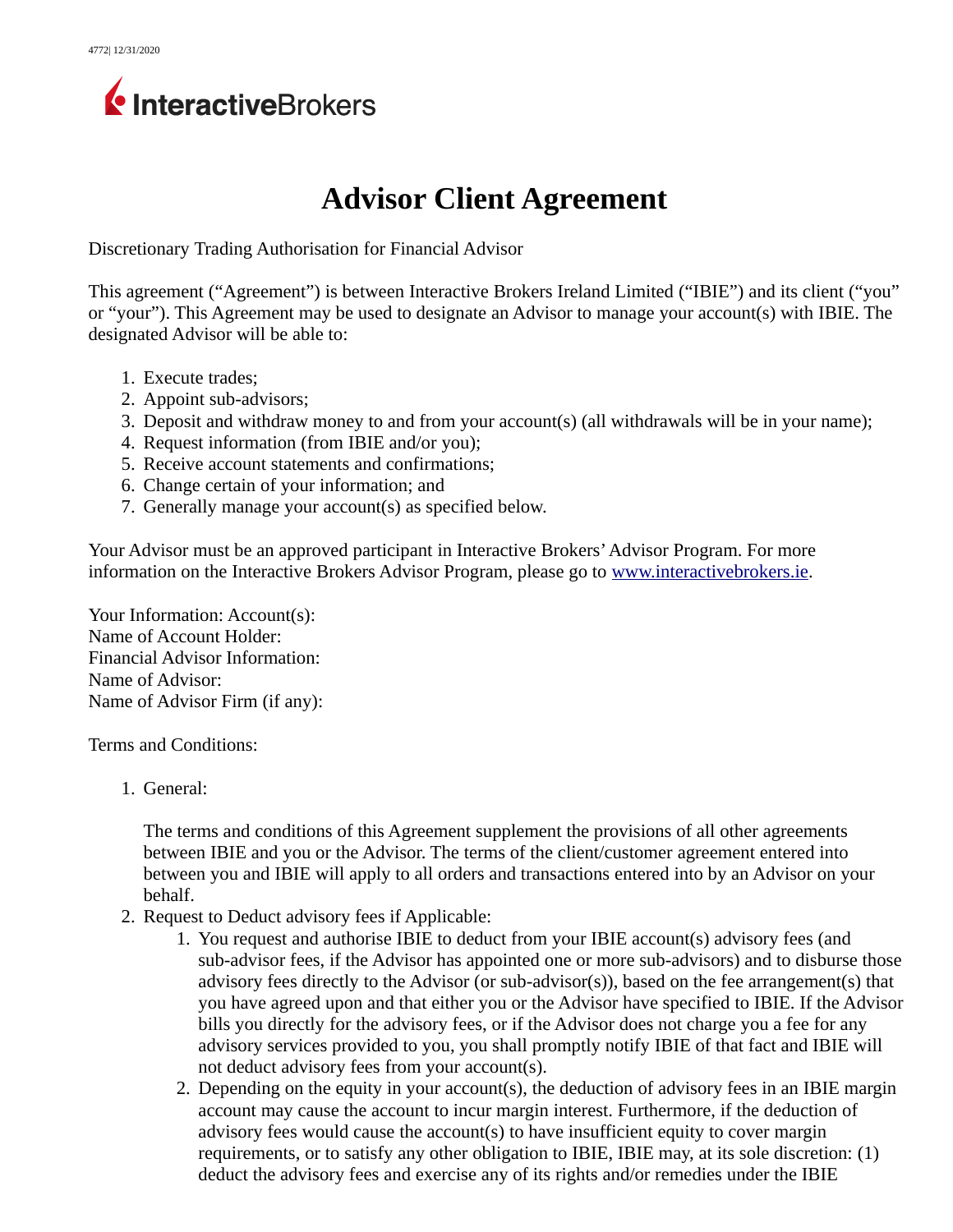client/customer agreement, including liquidating positions in the account(s) without prior notice in order to satisfy margin requirements or obligations; and/or (2) decline to deduct the advisory fees, in which case you will be liable to pay such advisory fees to the Advisor.

3. Delivering Trade Confirmations and Account Statements to Advisor:

You may request that IBIE send and/or provide access to all trade confirmations and account statements directly to the Advisor, and not to you directly. You may change or terminate this instruction pursuant to Section 10 of this Agreement.

- 4. Advisor's Authority
	- 1. You hereby authorise the Advisor to inquire in, trade, buy, sell (including short sales), exchange, convert, tender, trade, or otherwise acquire or dispose of stocks, bonds, options securities, futures, security futures, foreign exchange and any other investments, on margin or otherwise, for and at your risk. You understand that a commission will be charged to your account(s) each time a trade is effected.
	- 2. You authorise the Advisor to: (i) engage one or more sub-advisors to manage the investment of some or all of the assets you hold at IBIE; (ii) allocate assets among such sub-advisors; (iii) permit such sub-advisors to exercise the same trading and investment discretion in relation to your account(s) as exercised by the Advisor; and (iv) permit such sub-advisors to receive all information regarding your account(s). You authorise IBIE to accept the instructions of sub-advisors designated by the Advisor and to accept the instructions of employees, agents or representatives of the Advisor or sub-advisors and you acknowledge that IBIE shall have no obligation to confirm that such instructions from sub-advisors are permitted under the standalone advisory agreement entered into between you and the Advisor.
	- 3. You authorise the Advisor to arrange for the deposit of funds and assets to your account(s) and to redeem or withdraw funds or assets from your account(s) (including the delivery of securities from the account(s)), for your benefit, regardless of the tax consequences. The Advisor may initiate transfers (including inter-broker transfers), rollovers, or other transfers of assets between and among your account(s).
- 5. IBIE's Authority to liaise with the Advisor:
	- 1. This Agreement authorises IBIE to accept the instructions of the Advisor on your behalf. This Agreement will be applicable to all assets you hold in all IBIE accounts for which the Advisor has been designated
	- 2. You authorise IBIE:
		- 1. To accept instructions from the Advisor with respect to your account(s) and act upon such instructions as though originating from you;
		- 2. Acting on the Advisor's instructions, to aggregate transaction orders for your account(s) with orders for one or more other account(s) over which the Advisor has trading authority;
		- 3. To provide to the Advisor all information regarding your account(s) including account statements, confirmations and tax information; and
		- 4. To allow the Advisor to add, delete or change your account(s) information.
	- 3. IBIE is authorised, but not required to, conduct further enquiry or seek authorisation from you or to seek further clarification from the Advisor or you regarding any instruction from the Advisor for your account(s). IBIE reserves the right, in its sole discretion, to refuse to act upon specific instructions from the Advisor, or to no longer carry out instructions from the Advisor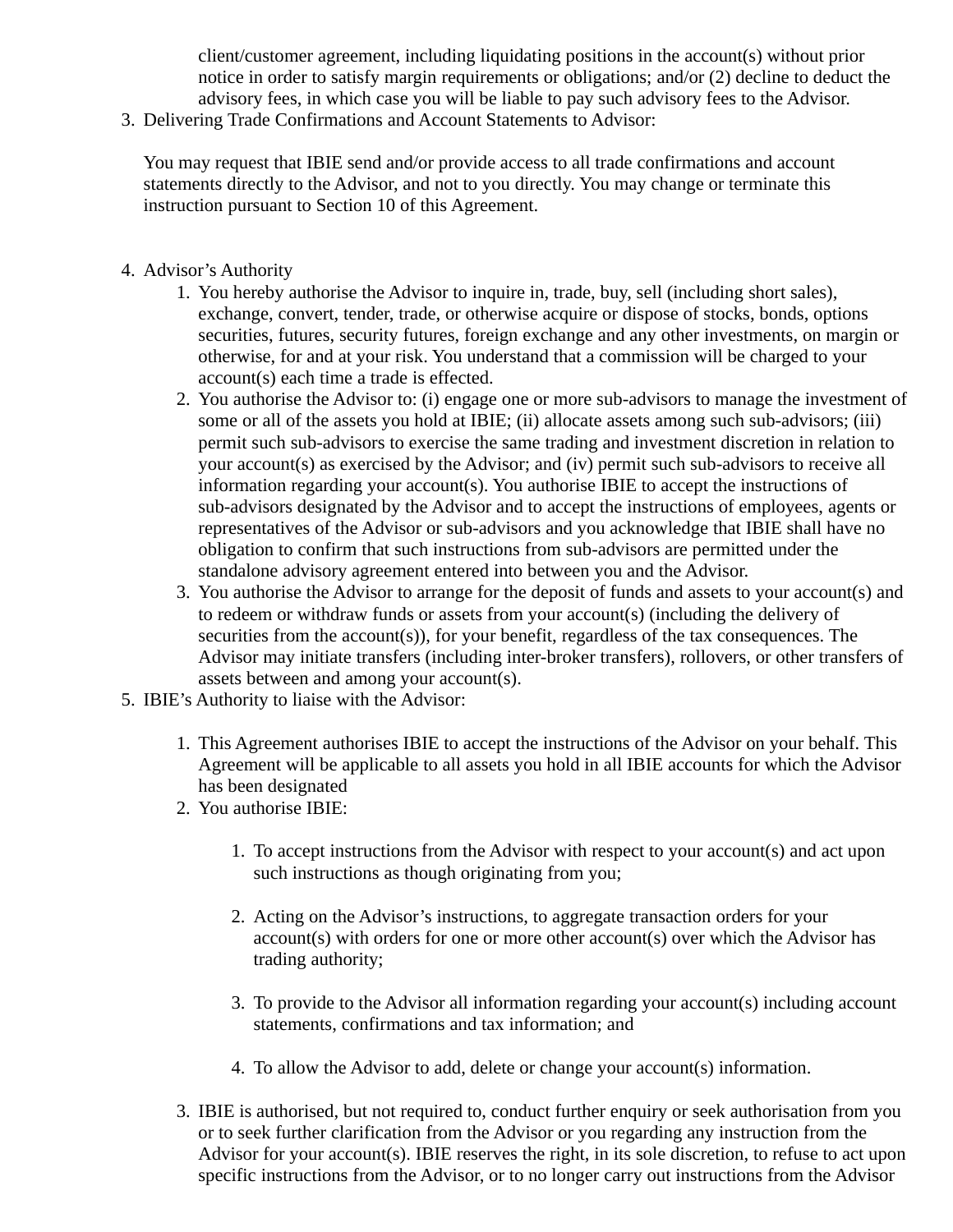and shall promptly notify you, unless such notification is in breach of applicable law. You acknowledge that all information provided by either, you under this Agreement, or the Advisor on any instruction from, or otherwise provided to IBIE in the application process, is subject to verification.

- 4. You authorise IBIE to verify all information through the use of credit agencies or any other customary or reasonable means. This provision shall not be read to imply that you acknowledge that IBIE has no duty to supervise or monitor the Advisor's management of your account(s) or compliance with applicable law.
- 6. Provision of Data to the Advisor:
	- 1. You hereby authorise IBIE to share your personal data with the Advisor and if applicable sub-advisors for the purpose of the Advisor's management of your account(s) until such time as you notify us in writing that you no longer wish the Advisor (or sub-advisor if applicable) to manage your account(s). You hereby further acknowledge that it is within IBIE's legitimate interests to share your personal data with the Advisor and, if applicable, sub-advisors for the purposes set forth in this Agreement.
	- 2. All processing of personal data by Advisor and sub-advisors shall be subject to the Advisor's privacy policy and you are advised to review such policies. These policies will govern the use of any information you submit to the Advisor and any data you authorise IBIE to share with the Advisor and/or any sub-advisors. We do not accept any responsibility or liability for the privacy practices of the Advisor or any its sub-advisors.
- 7. Not a Substitute for advisory agreement:
	- 1. You acknowledge that this Agreement:
		- 1. Authorises IBIE to accept instructions from the Advisor regarding your account(s) and to allow the Advisor to conduct activities with respect to your account(s); and
		- 2. Is not a substitute for an advisory agreement and is not designed to satisfy any regulatory obligations applicable to the Advisor.
- 8. Role of IBIE Disclaimer and Waiver of Liability:

**THE ADVISOR WAS SELECTED SOLELY BY YOU AND HAS NOT BEEN RECOMMENDED OR ENDORSED BY IBIE. THE ADVISOR IS NOT EMPLOYED BY OR REGISTERED OR ASSOCIATED WITH IBIE. IBIE WILL NOT INVESTIGATE OR ASSESS THE COMPETENCE OR THE INTEGRITY OF THE ADVISOR OR MONITOR THE ACTIONS OF THE ADVISOR OR ANY SUB-ADVISORS. IBIE WILL NOT REVIEW THE ADVISOR'S RECOMMENDATIONS OR ASSESS THE SUITABILITY OF ANY TRADING OR INVESTMENT RECOMMENDATIONS OR DECISIONS OF THE ADVISOR OR SUB-ADVISORS OR OF YOU. IBIE DOES NOT PROVIDE ADVISORY SERVICES TO YOU AND IBIE WILL NOT PROVIDE INVESTMENT OR TRADING OR TAX ADVICE REGARDING THE ACCOUNT TO YOU.** 

9. Advisor's Compliance with applicable Laws and Regulations:

The Advisor and any sub-advisors appointed by the Advisor will be required to comply with all applicable state and European securities laws and regulations, and will comply with any applicable laws of Non-E.U. jurisdictions (hereinafter "applicable Laws and Regulations"). IBIE assumes no responsibility for determining if the Advisor is complying with applicable Laws and Regulations regarding its provision of advisory services. YOU ACKNOWLEDGE THAT IBIE IS NOT RESPONSIBLE FOR DETERMINING WHETHER THE ADVISOR IS REQUIRED TO BE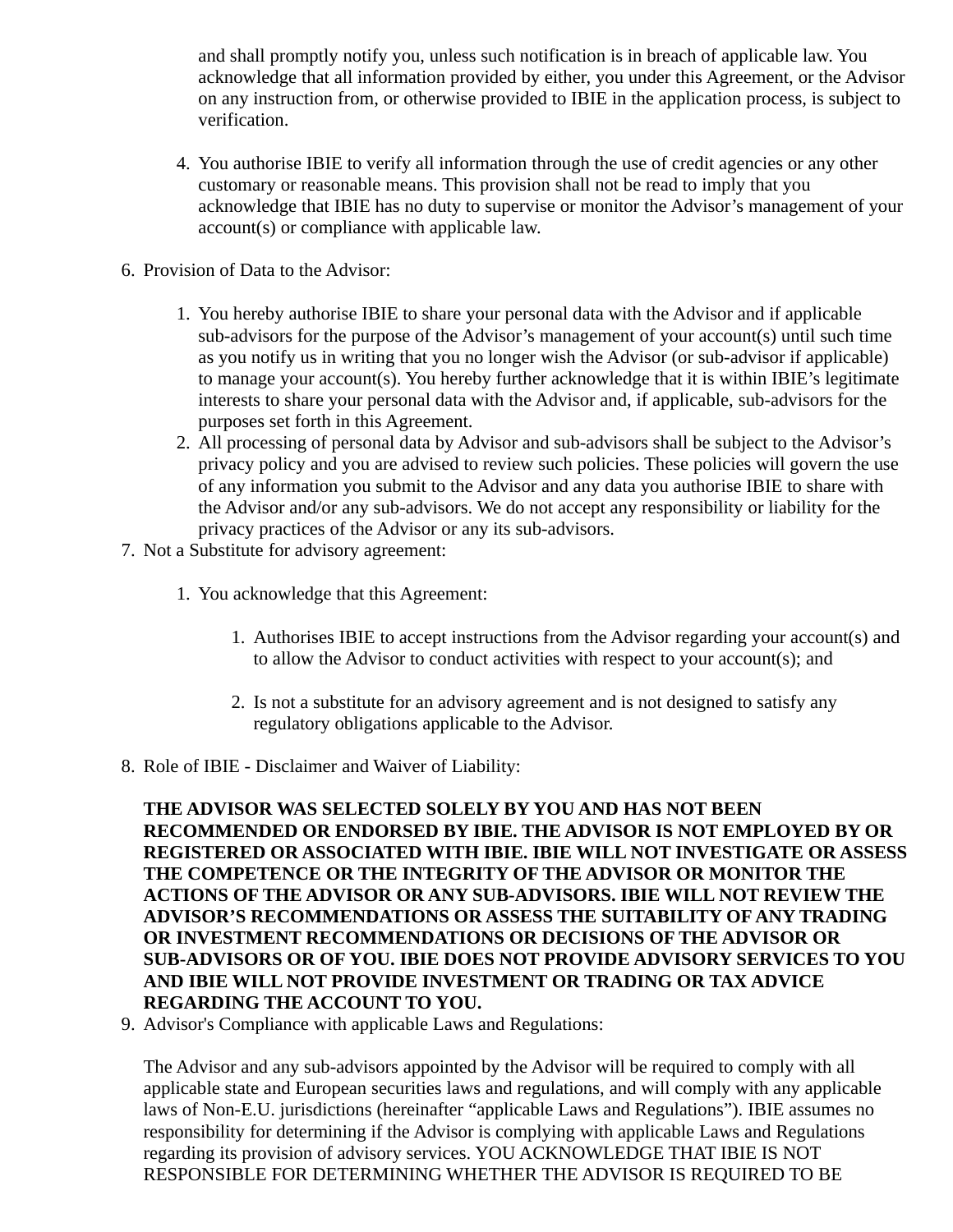REGISTERED OR LICENSED OR WHETHER THE ADVISOR IS EXEMPT FROM REGISTRATION OR LICENSING. THIS IS SOLELY THE RESPONSIBILITY OF THE ADVISOR. IF YOU HAVE QUESTIONS ABOUT THIS, YOU MUST CONTACT THE ADVISOR DIRECTLY FOR FURTHER INFORMATION.

10.Term and Termination:

- 1. This Agreement shall remain in effect until IBIE receives written notice of its termination from you, pursuant to Section 10B of this Agreement and IBIE has had sufficient time to process such notice and terminate the Advisor's authority pursuant to Section 10C of this Agreement.
- 2. You agree to notify IBIE immediately, in writing by contacting IBIE Customer Service at help@interactivebrokers.com if you terminate your relationship with the Advisor or, for any other reason(s) that you may wish to terminate, modify or revoke this Agreement, including if you wish to direct the trading in your account(s) or if you wish to use the advisory services of another advisor
- 3. IBIE shall, upon receipt of your request, pursuant to Section 10B, terminate the Advisor's access to trade confirmations and account statements as soon as it is reasonably practicable to do so. It is your obligation to notify the Advisor that you have withdrawn the Advisor's access to trade confirmations and account statements.
- 4. n the event of such termination, modification or revocation, you may decide that trade confirmations and account statements should be sent directly to you. You may request access to your account(s) by contacting IBIE Customer Service at help@interactivebrokers.com or calling the toll free Client Service number listed on IBIE's website at www.interactivebrokers.ie. For the avoidance of doubt, calling IBIE Customer Service by telephone shall not be considered sufficient notice of termination, modification or revocation of the Agreement, as required under this Section 10 of the Agreement. At your request, IBIE will provide you with a username and password so that you may view account statements online at the IBIE website.
- 11.Acknowledgments:

You acknowledge that IBIE will not supervise or monitor the Advisor's trading decisions or other activities.

- 12.Representations and Acknowledgments:
	- 1. As stated in Section 5B, pursuant to the advisory agreement you have granted to Advisor the full discretion to direct the trading in the account(s) on your behalf and you acknowledge that you will not have access to IBIE's electronic systems for placing orders for your account(s). The parties agree that only the Advisor, any sub-advisors, and their employees, agents and representatives will have access to IBIE's electronic systems to conduct trading in your account(s).
	- 2. If you have any questions or concerns regarding the account(s), you may contact IBIE Customer Service at help@interactivebrokers.com or by calling the toll free Customer Service number listed on IBIE's website at [www.interactivebrokers.ie.](file:///home/dev167a/kdavidso/staged_forms/www.interactivebrokers.ie)
	- 3. The parties acknowledge that:
		- 1. All claims, questions or disputes regarding IBIE's provision of brokerage services or regarding IBIE's execution of particular trades must be referred to IBIE; and